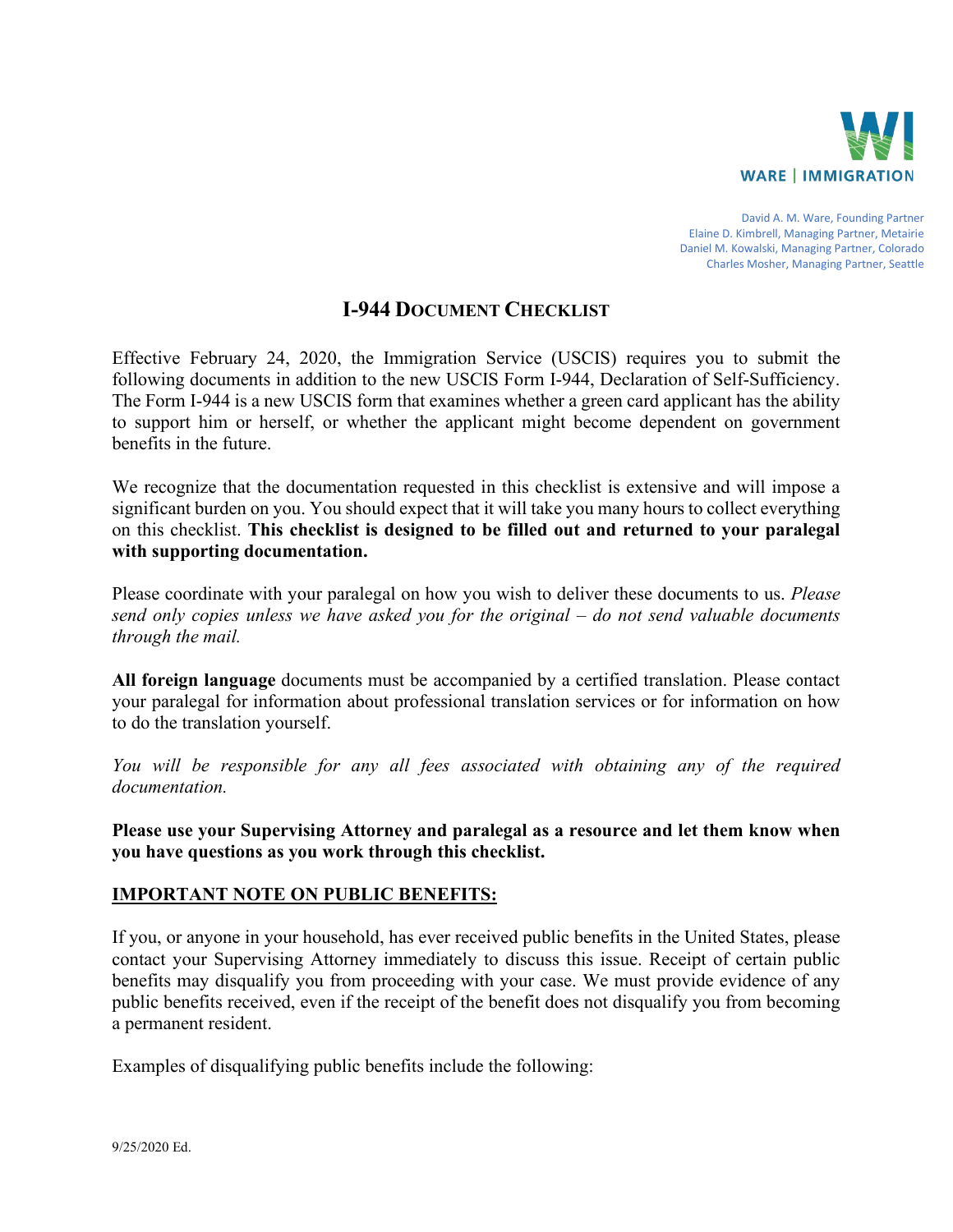- Any Federal, State, local, or tribal cash assistance for income maintenance (except emergency assistance, such as COVID funds, or other emergency funds for relocation, food, or healthcare).
- Supplemental Security Income (SSI) (assistance for the blind, elderly and disabled)
- Temporary Assistance for Needy Families (TANF) (also known as "welfare")
- Federal, State or local cash benefit programs for income maintenance (if received from a state government, often called "General Assistance", but note that many states have different names for this type of assistance)
- Supplemental Nutrition Assistance Program (SNAP, often called "food stamps")
- Section 8 Housing Assistance under the Housing Choice Voucher Program (rental vouchers for persons with low incomes)
- Section 8 Project-Based Rental Assistance (including Moderate Rehabilitation) (rental assistance for persons with low incomes)
- Public Housing (housing provided by a local, state or federal government, at low or no cost)
- Medicaid (medical care for persons with low incomes and/or children of such persons)

### - **YOUR HOUSEHOLD SIZE:**

List the complete name of *every individual* living with you and that person's relationship to you (list children in following section).

| Spouse's Name (if any): |               |
|-------------------------|---------------|
| Name:                   | Relationship: |
| Name:                   | Relationship: |

*(Use a separate sheet for more household members)*

| <b>YOUR CHILDREN:</b>          | How many children do you have?      |  |
|--------------------------------|-------------------------------------|--|
| $(1)$ Name:                    |                                     |  |
| City and County of Birth:      | _ Alien Number (if any): A_         |  |
| Does this child live with you? | If not, where does this child live? |  |
| $(2)$ Name:                    | Date of Birth (MM/DD/YYYY):         |  |
| City and County of Birth:      | Alien Number (if any): A_____       |  |
| Does this child live with you? | If not, where does this child live? |  |

*(Use a separate sheet for more children)*

List the complete name of every individual to whom you provide at least 50% of their financial support OR who you list as a dependent on your federal tax return:

\_\_\_\_\_\_\_\_\_\_\_\_\_\_\_\_\_\_\_\_\_\_\_\_\_\_\_\_\_\_\_\_\_\_\_\_\_\_\_\_\_\_\_\_\_\_\_\_\_\_\_\_\_\_\_\_\_\_\_\_\_\_\_\_\_\_\_\_\_\_\_\_\_\_\_\_\_\_

9/25/2020 Ed.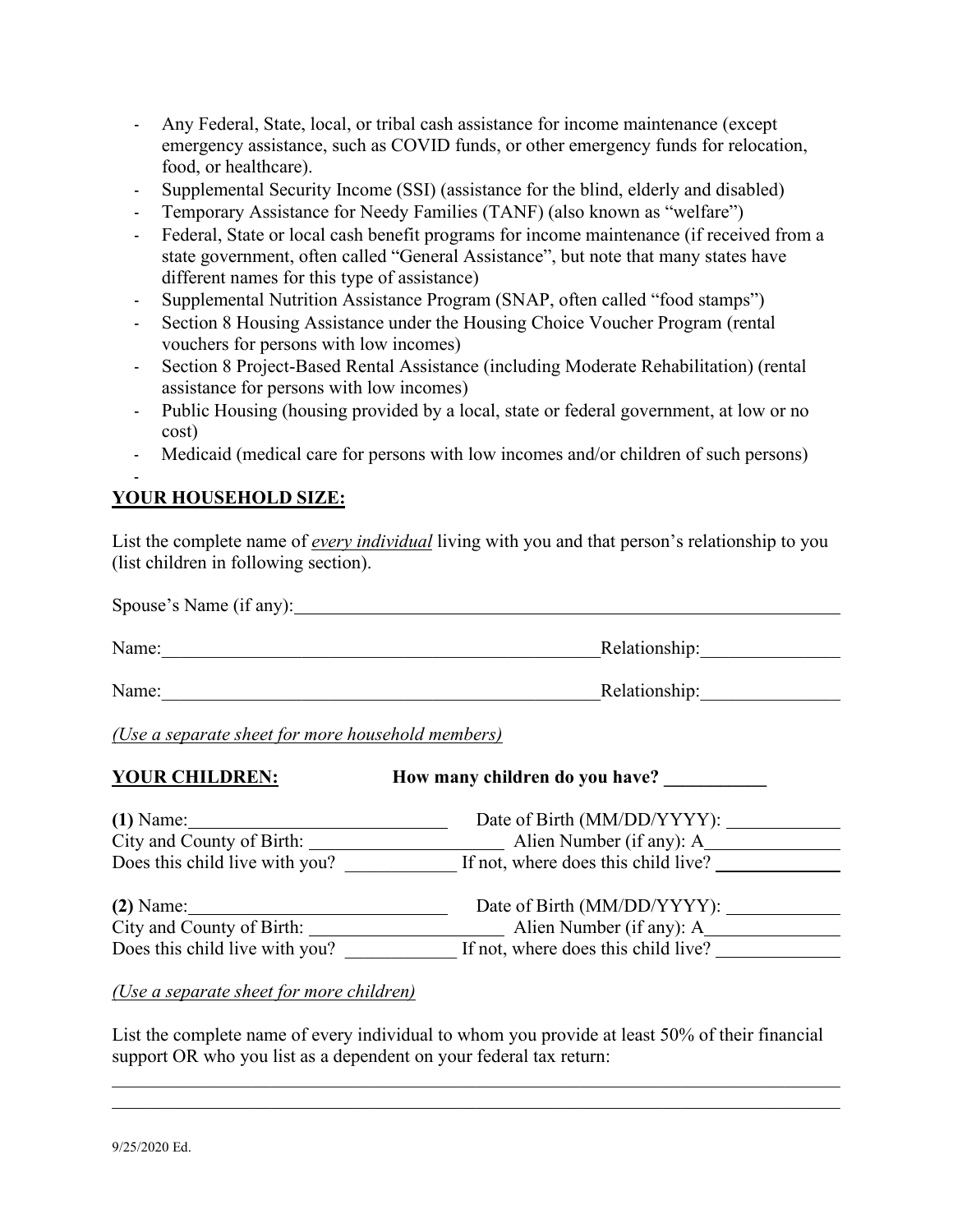*If you are under the age of 21 and you are not married*, list the complete name of all your brothers and sisters:

# **PLEASE PROVIDE THE FOLLOWING DOCUMENTS:**

# **CREDIT HISTORY:**

- Obtain a copy of your credit report form ONE of the following: Experian, TransUnion, Equifax. **You must also obtain a copy of your credit score with the report.** Credit scores are sometimes called FICO scores. Make sure your credit score or FICO score is included with your credit report.
	- o Free credit reports are available at: <https://www.annualcreditreport.com/index.action>
	- o You can find additional information about credit reports at <https://www.usa.gov/credit-reports>
- If you do not have a credit report in the U.S. please provide a statement explaining why.

#### - **TAX TRANSCRIPTS (for you and your spouse, if you are married):**

In the future, we may request tax transcripts for other members of your household, or for another individual if you require a joint sponsor.

- Please request the 3 most recent tax years. If you have not filed a tax return please provide us with a statement explaining why.
- You can request your transcripts by visiting<https://www.irs.gov/individuals/get-transcript>
- If you experience difficulty requesting the transcript online you may also use Form 4506- T (available at [https://www.irs.gov/pub/irs-pdf/f4506t.pdf\)](https://www.irs.gov/pub/irs-pdf/f4506t.pdf).
- Please provide your W-2(s) and/or 1099(s) for most recent tax year.

If you or a household member receives any non-taxable income such as child support, alimony, or public benefits please list the source of income and amounts.

| Source:                                | Amount: |  |
|----------------------------------------|---------|--|
| How often do you receive this income?: |         |  |
| Source:                                | Amount: |  |
| How often do you receive this income?: |         |  |

### **ASSETS AND RESOURCES:**

The Form I-944 asks for us to report all of your assets that can be converted into U.S. cash within 12 months. Note that for this item, we are allowed to provide information about both your assets *and* the assets of any household member (such as your sponsor).

- **Checking and savings accounts.** We are required to provide the past **12 months** of all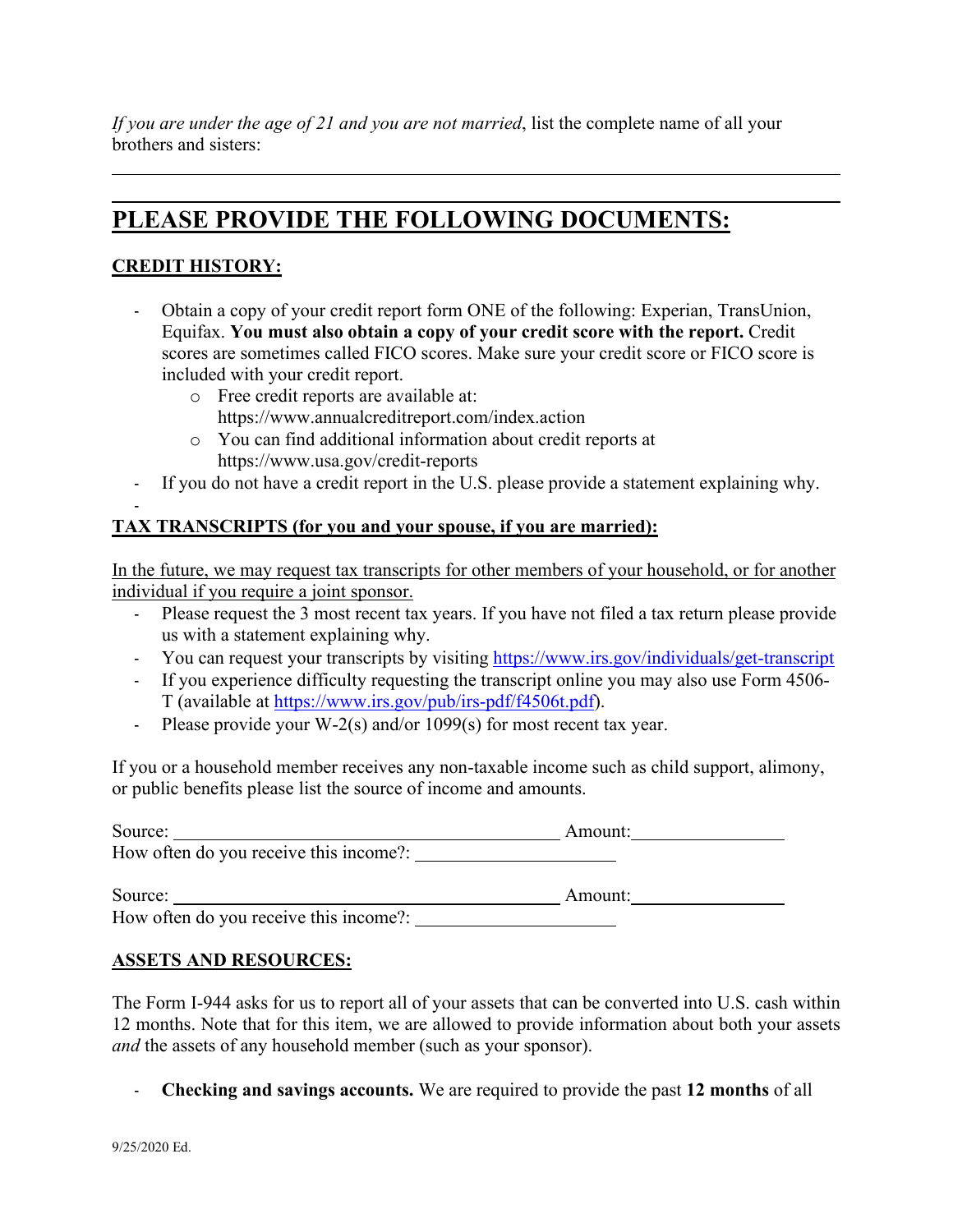account statements. (If not applicable, please state "N/A")

- **Annuities.** Provide the most recent statement for any annuities. (If not applicable, please state "N/A")
- **Stocks, bonds and certificates of deposit.** Provide the most recent statement from all of your investment accounts. (If not applicable, please state "N/A")
- **Net cash value of real estate holdings.** The present value of real estate is ideally established by a formal appraisal. We must also provide a statement showing the balance of any loan mortgaged against the real estate in order to establish the "net" value of the property. (If not applicable, please state "N/A")
- **Any other "substantial assets."** In most cases the categories above will be the only assets that we rely upon. In rare cases you may have additional assets that can be listed, such as farm equipment. In such a situation we would need to provide a valuation of the assets. (If not applicable, please state "N/A")

## **DEBT OBLIGATIONS:**

Provide your most recent monthly statement for any of the following that apply to you:

- Mortgage
- Credit card debt (any cards with a zero balance do not need to be included)
- Car loan
- Educational loans
- Tax debts either for state or federal taxes owed
- Liens
- Personal loans including any short-term loans

# **BANKRUPTCY:**

Please notify your attorney if you have ever filed for bankruptcy.

### **EVIDENCE OF HEALTH INSURANCE:**

A copy of your health insurance card is not sufficient. Please provide as much information listed below as possible.

*- If you receive your health insurance through your employer please inform your paralegal and they can provide you with a template letter to be completed by the appropriate individual at your company*.

### **Acceptable evidence includes:**

- For each policy, a copy of each policy page showing the terms and type of coverage and individuals covered
	- **Annual deductible.** We must provide documentation of the amount your annual deductible or premium for your health insurance policies. Normally this will be shown in your policy.
	- **Termination date of policies**. We must provide documentation of when your policy terminates. Normally this will be shown in your policy.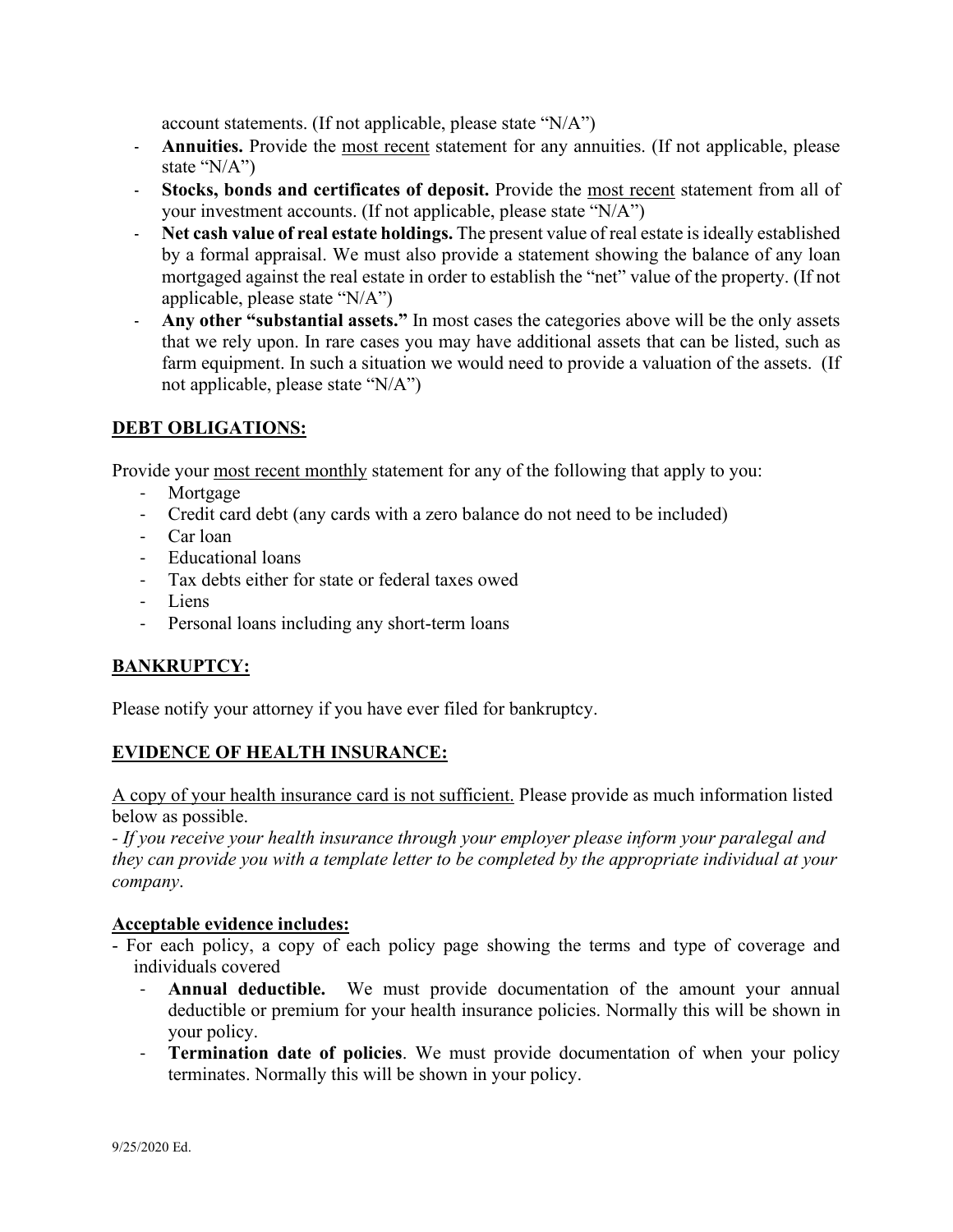- The latest Form 1095-B, Health Coverage; Form 1095-C, Employer-Provided Health Insurance Offer and Coverage (if available) with evidence of renewal of coverage for the current year.
- **- Premium Tax Credit or Advanced Tax Credit** If you received a Premium Tax Credit or Advanced Tax Credit we must provide a transcript copy of the IRS Form 8963 Report of Health Insurance Provider Information, Form 8962 Premium Tax Credit (PTC), and a copy of Form 1095A, Health Insurance Marketplace Statement.

*Future* **health insurance coverage.** If you do not yet have health insurance coverage, but have already enrolled or plan to enroll in the future, please review this item. We will need to provide a letter or other evidence from the insurance company showing that you have enrolled in or have a future enrollment date for a health insurance plan. The letter or other evidence must include the terms, the type of coverage, that you are the individual covered, and the date when the coverage begins.

# **EDUCATIONAL HISTORY:**

### **This section on education is NOT REQUIRED if you have an APPROVED I-140 Petition.**

- High School
	- o Name:
	- o Date Started: Date Finished:
- University or College
	- o Name:
	- o Date Started: Date Finished:
- Graduate or Professional Degree
	- o Name:
	- o Date Started: Date Finished:
- **Diploma and transcript** for each of your educational programs at the high school level and higher. The transcript should be certified by the educational institution. If you cannot obtain these documents, please request a letter from the institution explaining why they are unavailable.
	- o **If you do not have access to your high school diploma and transcript** *but* **you have obtained a Bachelor's degree or higher then please just provide us with the name of your high school, location, and date of graduation.**
- **Equivalency certification – foreign education.** For any foreign educational program, we must provide an independent certification that demonstrates how the program correlates to a U.S. equivalent. For a list of organizations that provide equivalency evaluation, see the National Association of Credential Evaluation Services (NACES), at [http://www.naces.org/members.htm.](http://www.naces.org/members.htm) If you prefer, your attorney can obtain an equivalency certification on your behalf but you will be responsible for the expenses.

### **OCCUPATIONAL CERTIFICATES AND LICENSES:**

Documentation will vary by field but should include when the certificates or licenses were obtained, who issued the certification or license, license numbers, and expiration/renewal date.